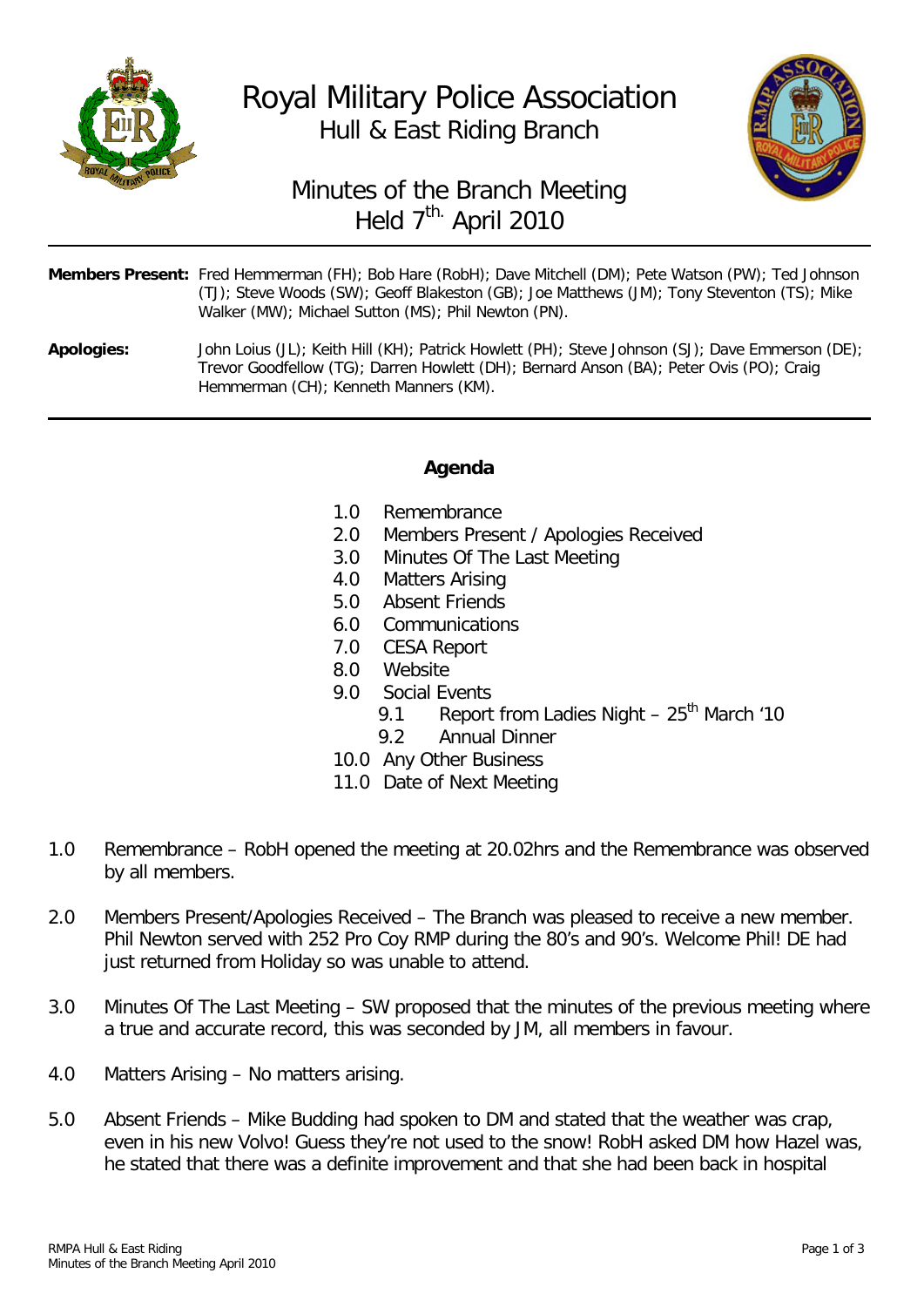today. So good news overall. DM further stated that she had enjoyed attending the Ladies night function.

- 6.0 Communications The Branch had received the following communications:
	- 6.1 Email received from Steve Hawkshaw of the Veterans Fund asking whether Members wished to attend the Southport British Armed Forces Weekend on Victoria Park on the  $26<sup>th</sup>/27<sup>th</sup>$  June 2010. Any Member wishing to attend should contact the Secretary in the first instance.
- 7.0 CESA Report DM reported the Armed Forces Day was currently being planned. A table was available for the Branch in the Main Marquee if we wanted to make a RMPA display, this had been provisionally booked.
- 8.0 Website PW reported that the website was now One Year Old! Since it's inception, the website had been viewed 7,819 time by 1,811 people. That's an average of 150 visitors a month! If anyone has any ideas of anything they would like to see on the website, or any ideas of how to keep it shiny and new please speak to the webmaster.
- 9.0 Social Events
	- 9.1 Ladies Night Report The last Ladies night was held on the  $25<sup>th</sup>$  March. 29 members and guests had attended. FH stated that he had compiled a financial report and that it had been a successful night. £46.00 had been raised by the raffle which was been donated to ex-Sgt Geoff Mitchell as per last months minutes.
	- 9.2 Annual Dinner DM stated that we ought to start looking at the menu for the event. It was proposed that the menu for the event remain the same as last year as this had been very agreeable, seconded by FH, all members where in favour, one abstained as he would be able to attend. Financial: FH proposed that Tickets are to be £14 per head which still offers great value, seconded by RobH, all members in favour. FH stated that he wanted monies to be paid prior to the event at August and September. A further committee meeting is to be arranged to go over the finer points.
- 10.0 Any Other Business
	- 10.1 RobH stated that he did not feel that DM should pay to attend the Ladies Night as he always provided flowers for all the Ladies. He proposed that DM attend these events for free, this was seconded by PW and all members were in favour.
	- 10.2 FH, DM and TS are attending the National Arboretum on the 25<sup>th</sup> April with the Normandy Veterans Association. FH stated that the NVA was subsidising his travel he proposed that the Branch subsidise the other members, to the tune of £5 per head. This was seconded by RobH, all members in favour.
	- 10.3 Personal Details: RobH reported that there where a lot of errors in the contact directory. PW stated that he would check all entries and arrange a reprint at his cost.